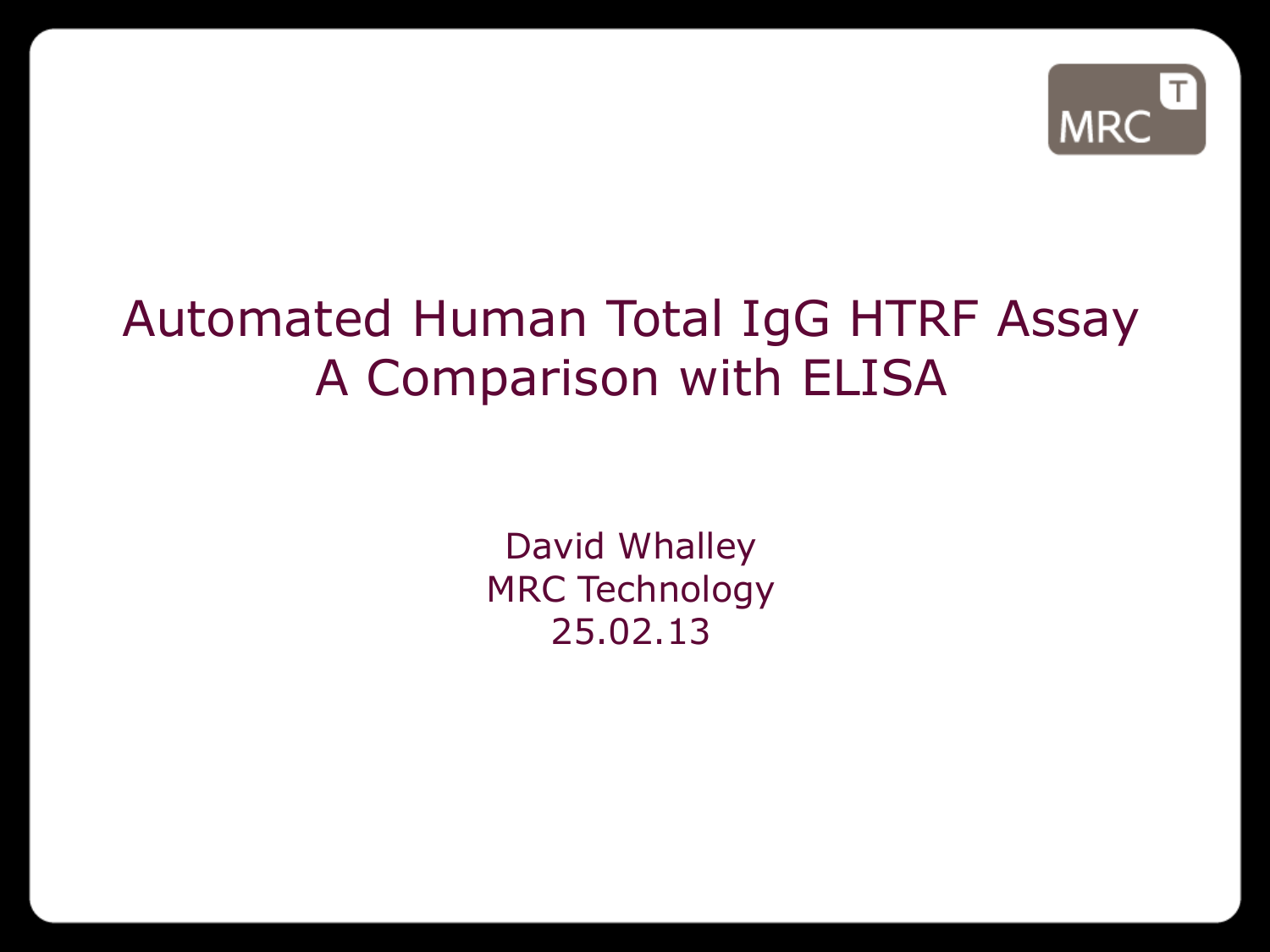# Human Total IgG Assay





- Competitive displacement immunoassay
- Human IgG displaces binding between IgG labelled with XL665 and Mab antihuman  $\mathsf{F}_{\operatorname{c}}$  labelled with cryptate
- Displacement causes a decrease in the energy transfer between conjugates
- Energy transfer in inversely proportional to the concentration of Fc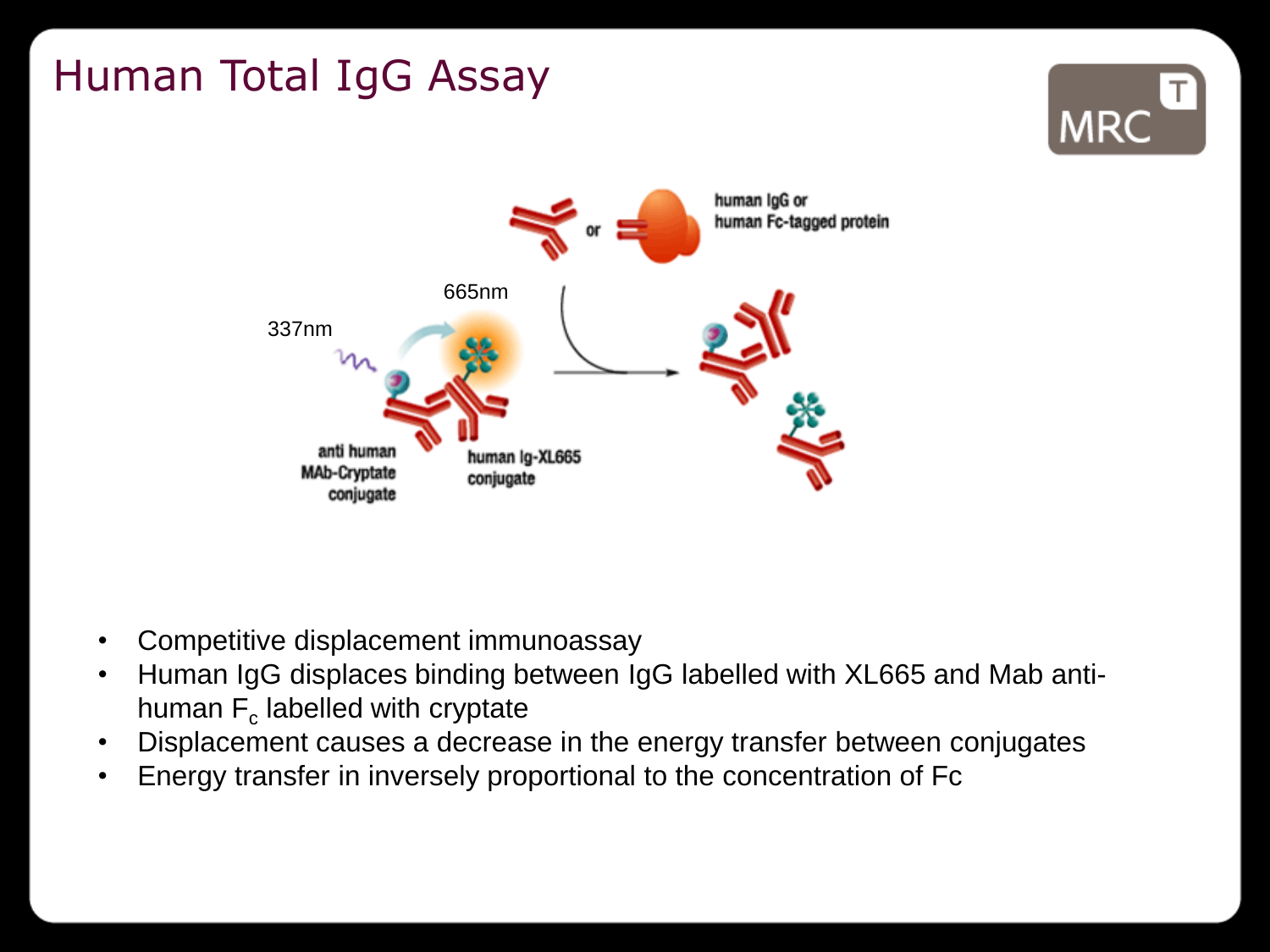# Automated Total Human IgG Assay

#### *Scientist*

- 1. Add supernatants to samples plate triplicate, 30ul/well
- 2. Set up standard curve plate triplicate, 30ul/well
- 3. Dispense IgG-XL665 into slave plate
- 4. Dispense anti-human-IgG  $\mathsf{F}_{\mathsf{c}}$ -cryptate into slave plate
- 5. Set up & run Biomek FX

### *Biomek FX*

- 1. Supernatants and standards are serially diluted
- 2. 10ul each sample is transferred to assay plate
- 3. 10ul standard is transferred to assay plate
- 4. 5ul IgG-XL665 is added to all wells
- 5. 5ul anti-human-IgG  $\mathsf{F}_{\mathsf{c}}$ -cryptate is added to all wells

Plates incubated for 2.5h

#### *Pherastar*

- 1. Read both plates determine Delta F
- 2. Use pre-defined template in Mars software to plot standard curve & interpolate unknowns

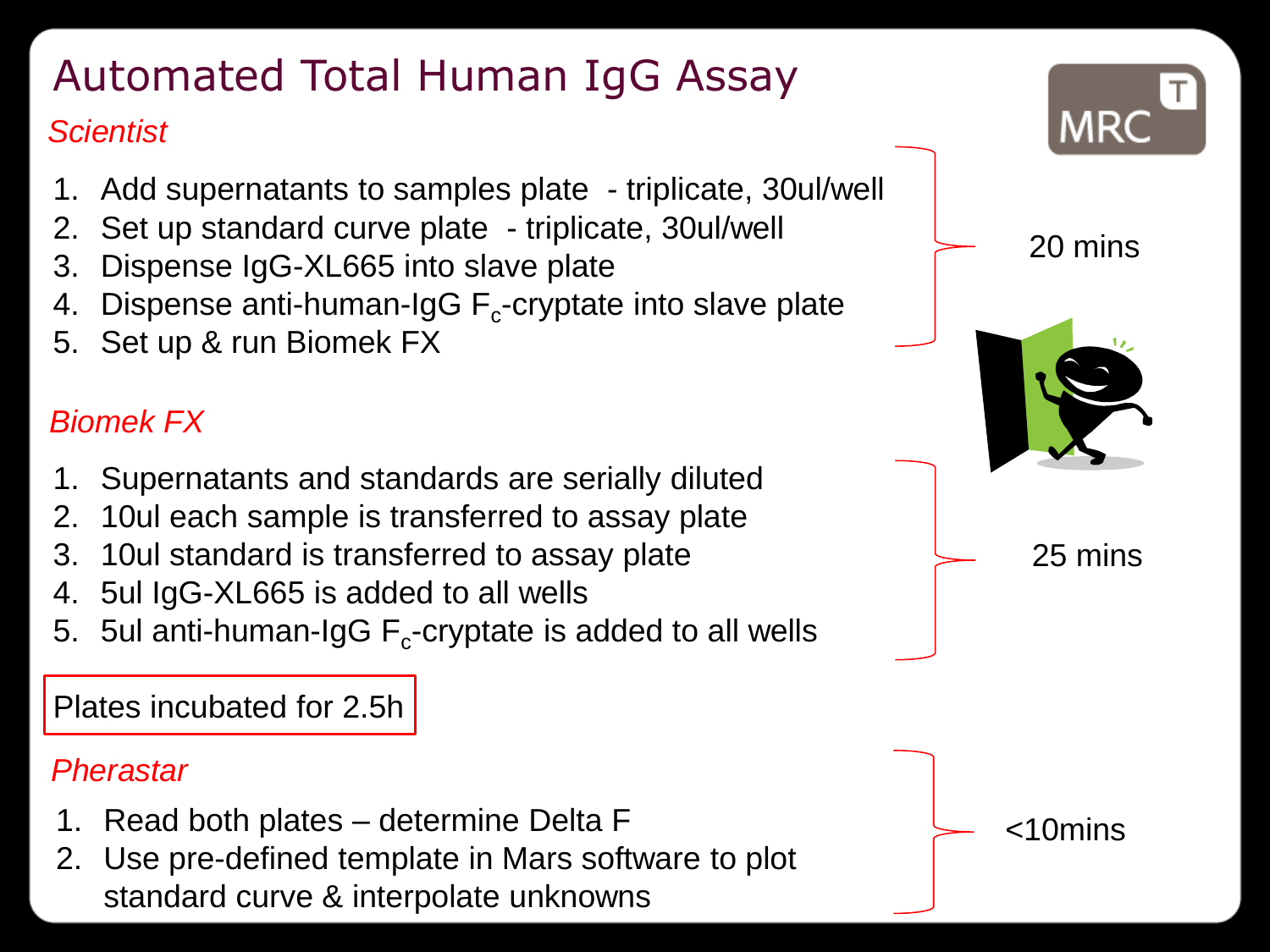## Automated Human IgG Assay - Samples



### Samples plate



- 30 samples per plate
- 4 concentrations per sample in triplicate dilution ratio flexible 1:3 or 1:4
- Positive controls = IgG-XL665+ anti-human-IgG  $F_c$ -cryptate
- Negative controls = anti-human-IgG  $F_c$ -cryptate only
- Kit control  $=$  human IgG of known concentration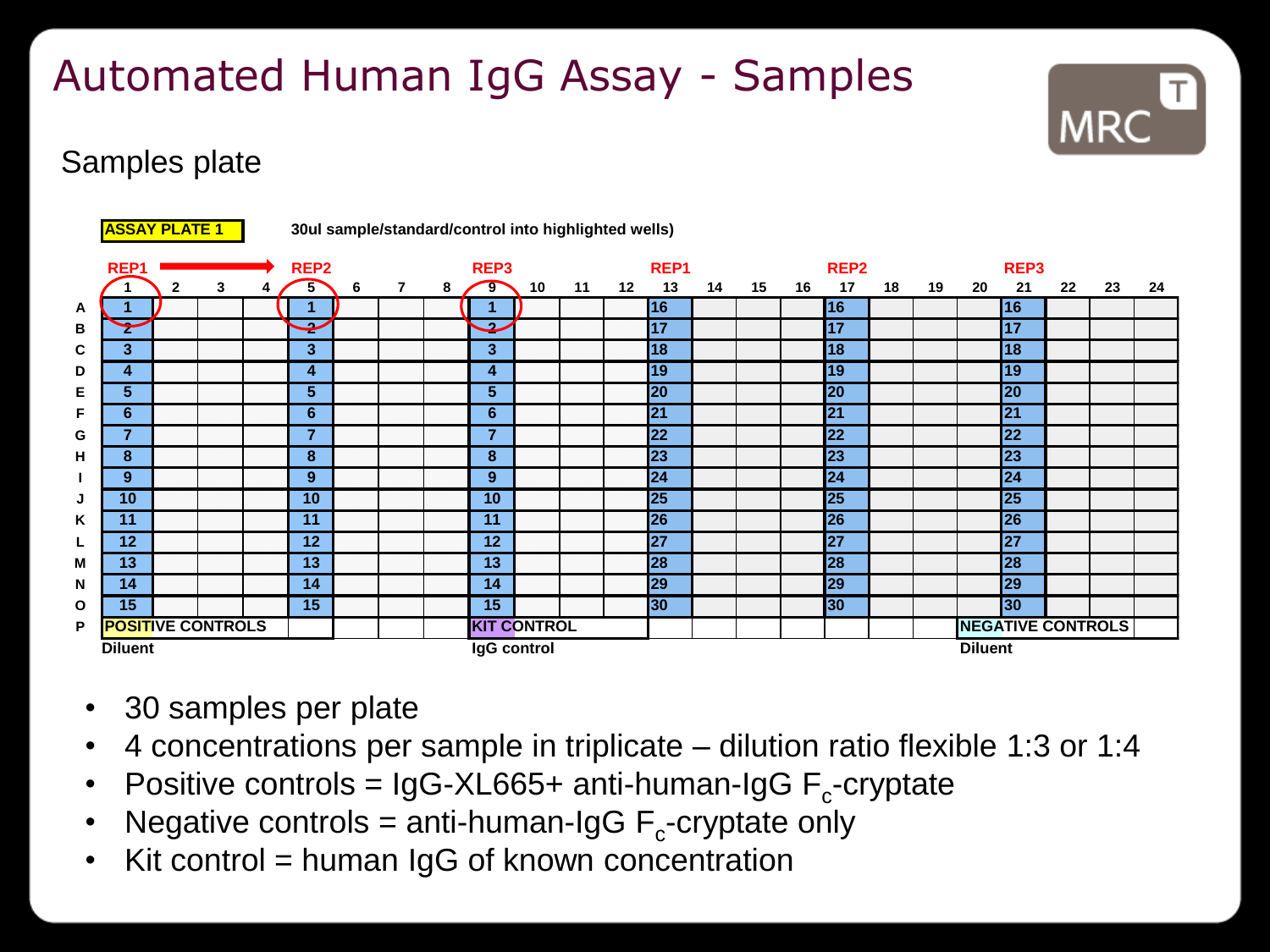

**RHA/RLE**

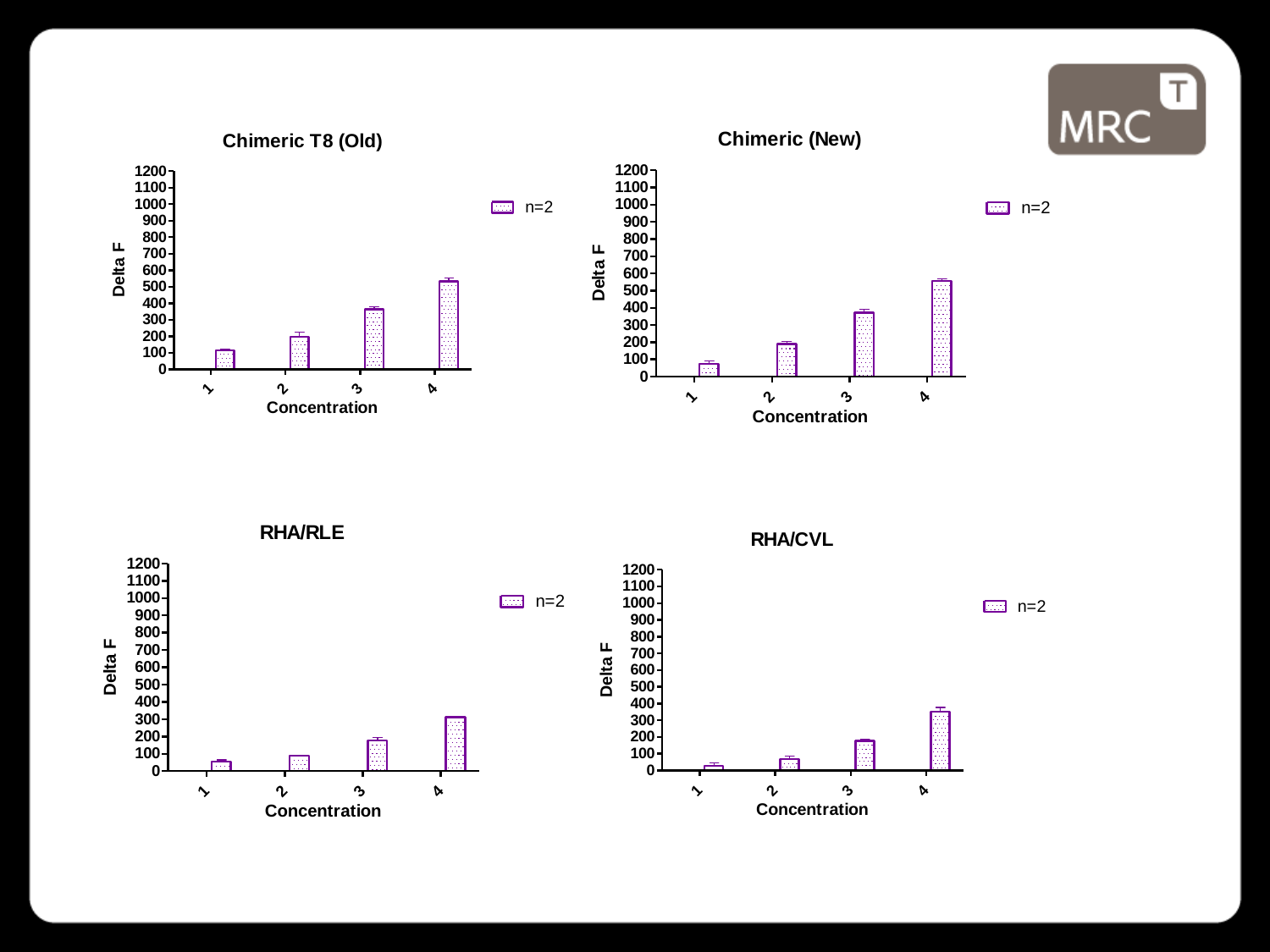### Automated Human IgG Assay – Standard **Curves**



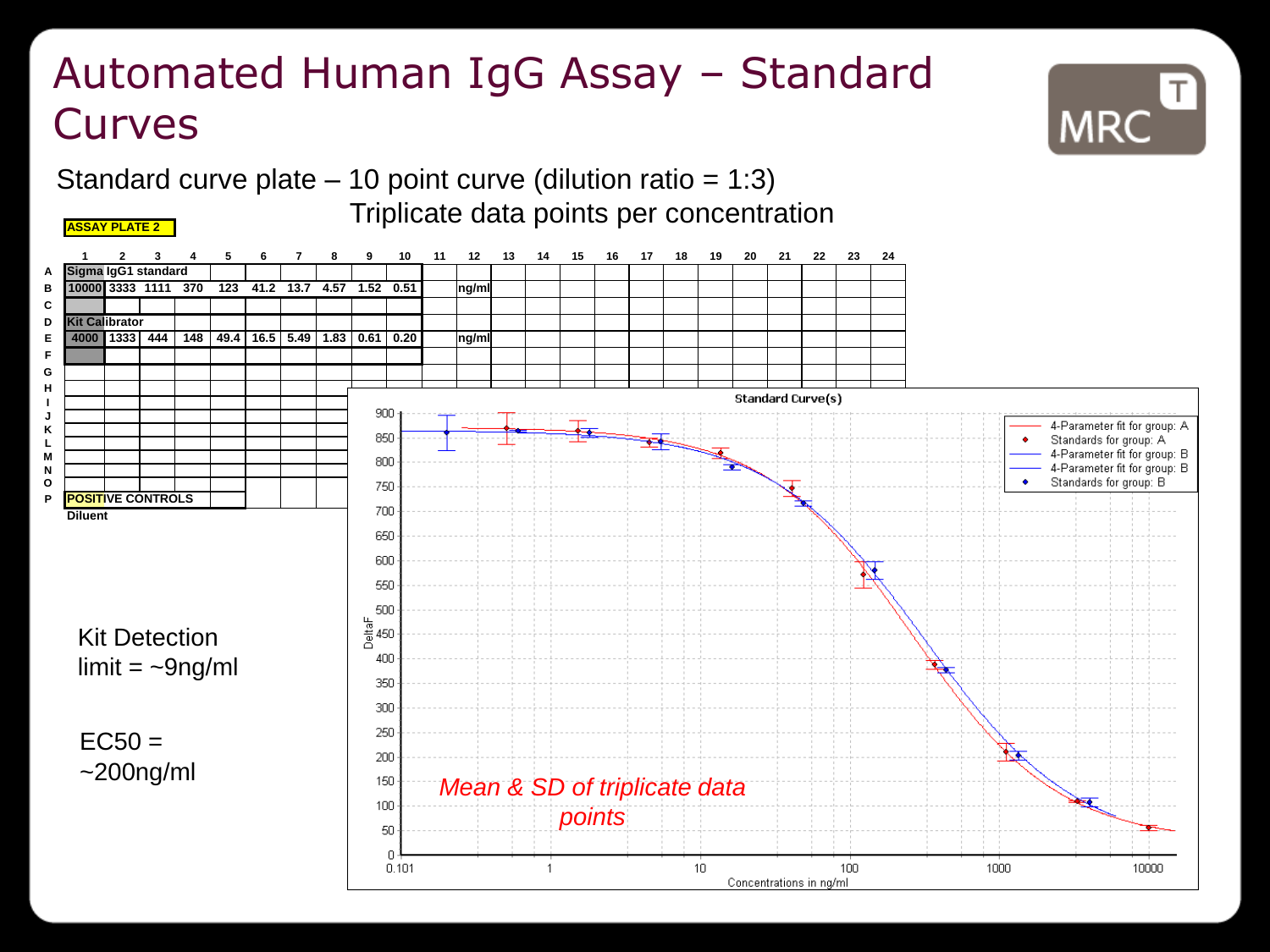### Side-by-Side Comparison of ELISA and HTRF Assay Formats



|                  | Mean    |       | <b>Kit Calibrator</b> | <b>ELISA</b> | <b>ELISA</b> |
|------------------|---------|-------|-----------------------|--------------|--------------|
| Ab               | Delta F | ng/ml | ng/mlxdiln            | $n=1$        | $n=2$        |
| <b>Chimericl</b> | 137     | 2209  | 69693                 | 39616        | 34287        |
| <b>cVHKB</b>     | 193     | 1330  | 42483                 | 49562        | 30769        |
| <b>CVHKA</b>     | 219     | 1186  | 37901                 | 30560        | 27957        |
| <b>HBCVK</b>     | 278     | 655   | 20854                 | 19881        | 14824        |
| <b>HBKB</b>      | 302     | 594   | 18880                 | 21640        | 18641        |
| <b>HBKA</b>      | 309     | 563   | 17875                 | 22379        | 15754        |
| <b>HAKA</b>      | 321     | 592   | 18805                 | 20086        | 15173        |
| <b>HACVK</b>     | 356     | 405   | 12745                 | 9579         | 12914        |
| <b>HAKB</b>      | 386     | 379   | 11898                 | 12389        | 9311         |

- Fresh supernatants from CF tested in parallel in HTRF and ELISA assays
- Delta F values which fell on the *linear* portion of the standard curve selected
- Good correlation between assays

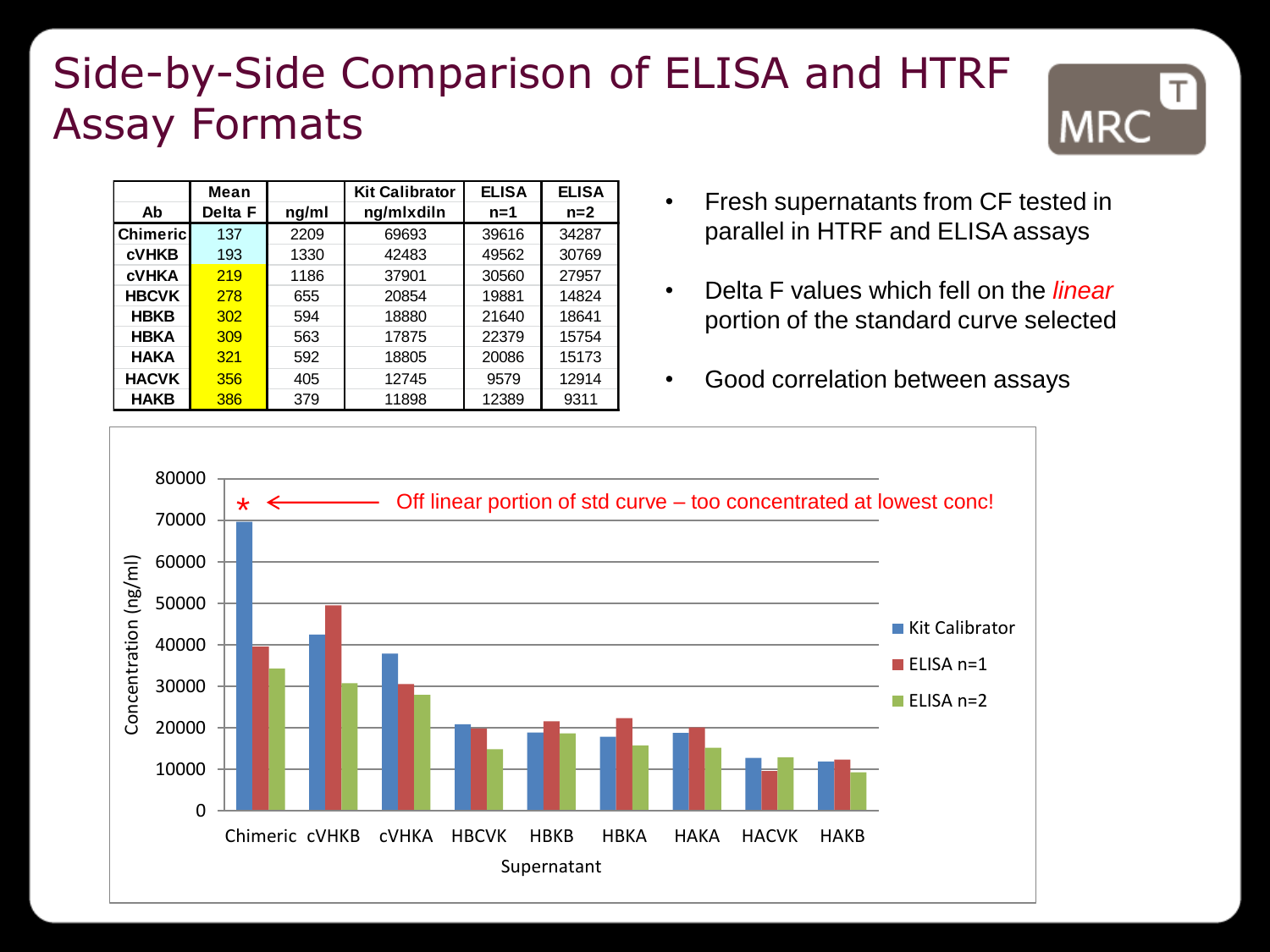

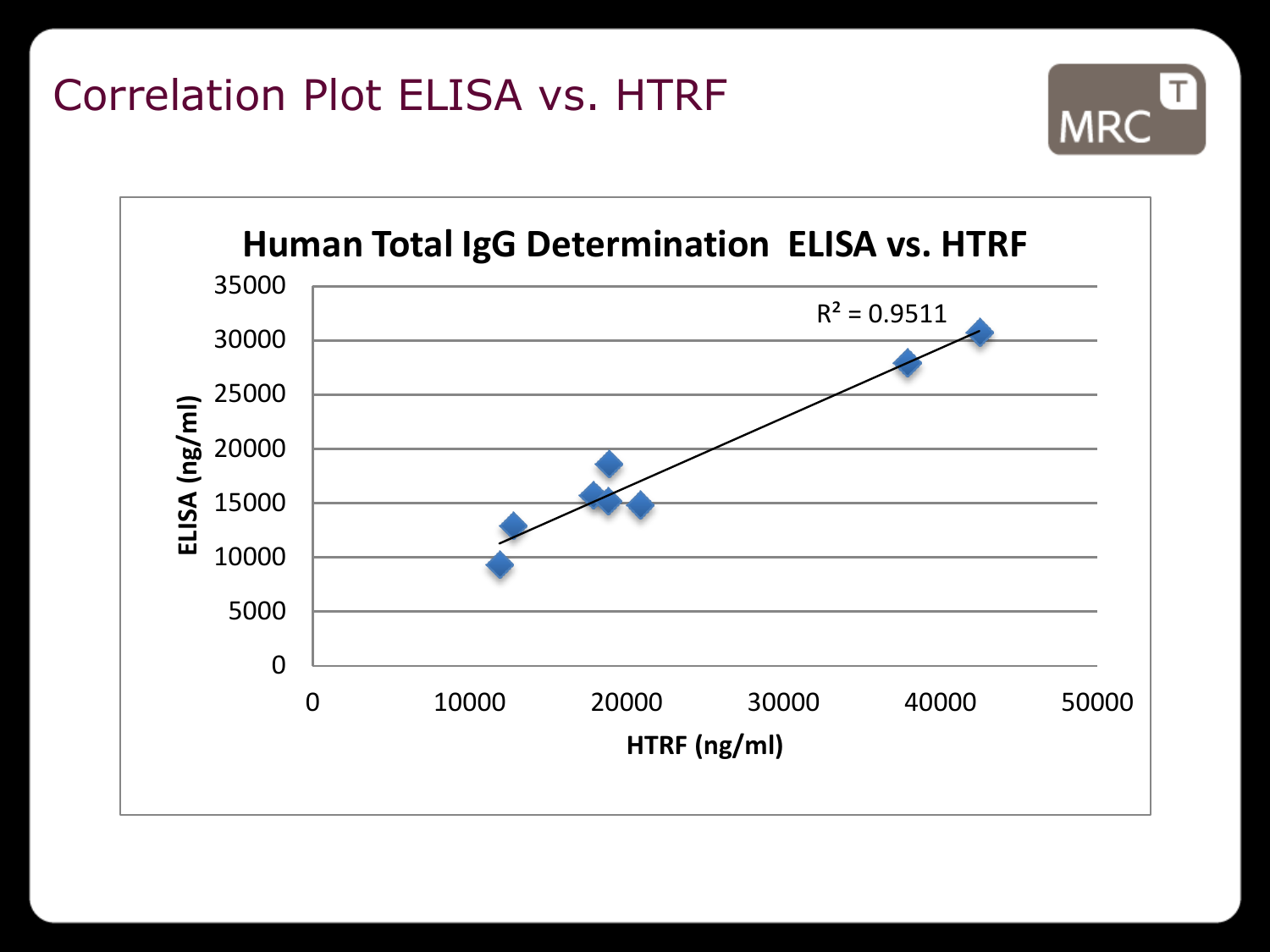## Standard Curves ELISA vs. HTRF